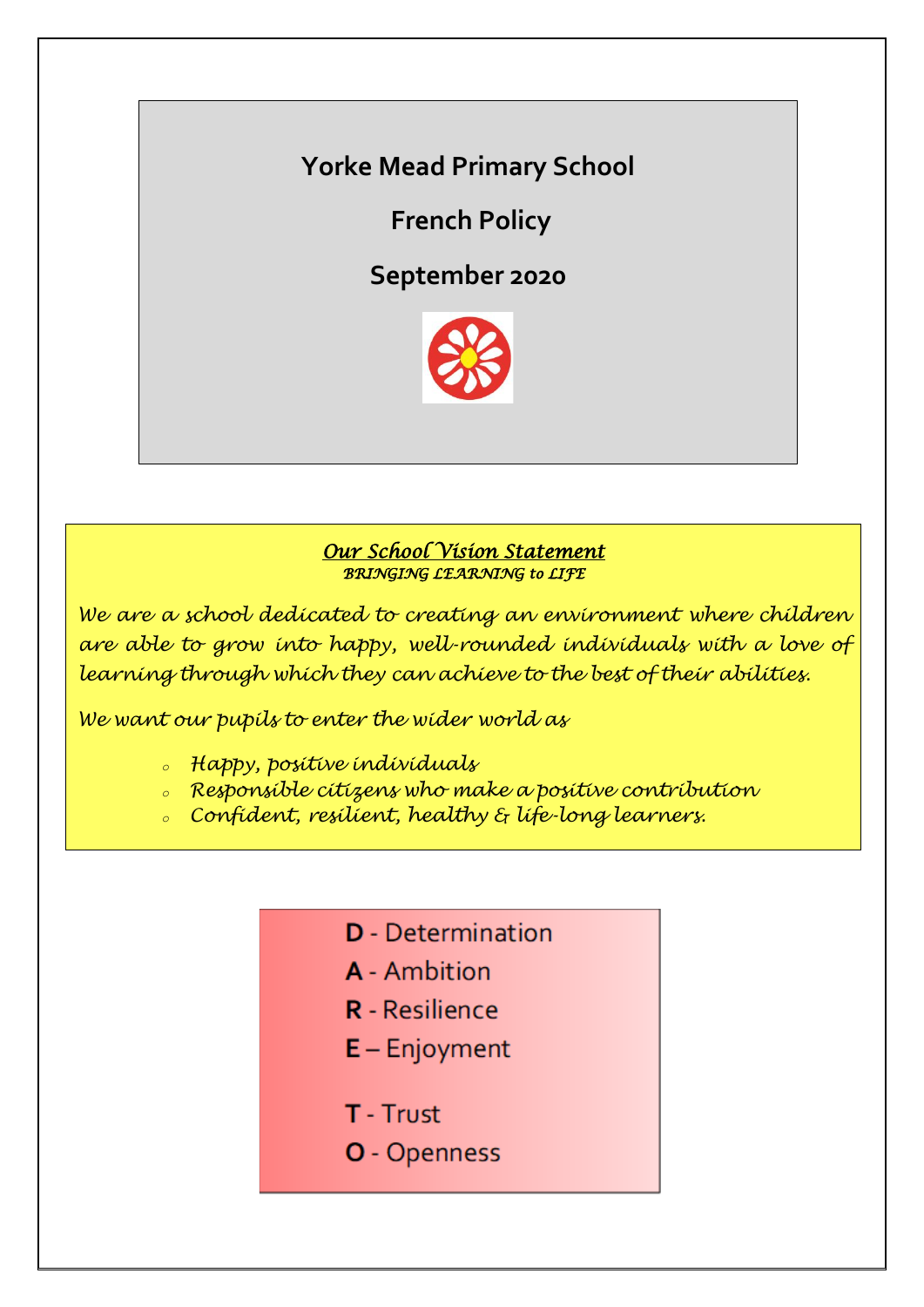## **Rationale and Ethos**

The learning of a language provides a valuable educational, social and cultural experience for our pupils. It helps them to develop communication skills in speaking, listening, reading and writing, with an aim of making substantial progress in one language. In addition, children's knowledge of how language works will be developed to lay the foundations for further language learning in future. We believe that learning another language gives children a new and broader perspective on the world, encouraging them to understand their own cultures and those of others.

## **Aims of the Curriculum at Yorke Mead**

The curriculum at Yorke Mead is intended to ensure each child:

- Develops high self-esteem, confidence and a true feeling of self-worth
- Develops a lively, enquiring mind and life skills so that he/she will have the ability to experiment, investigate, take risks, challenge, discriminate and make informed choices
- Is enriched, motivated and challenged by a broad and balanced curriculum and recognises the value of all areas of learning, including literature, sciences, the arts and humanities.
- Is valued for their individual contributions, recognises their role and develops a positive attitude towards everyone in the life of the school and community.
- Develops the positive skills and attitudes necessary to work both independently and collaboratively.
- Will be given equal opportunities to participate in all aspects of school life, with high expectations and ambition for every child and appropriate levels of challenge and support to enable them to achieve.
- Develops an understanding and respect for other races, cultures, gender, people with disabilities, religions and associated points of view.
- Understands the importance of and develops responsibility for keeping themselves physically and emotionally healthy
- Acquires a set of moral values and attitudes including honesty, respect, sincerity, trust and personal responsibility.
- Is supported in their spiritual, moral, social and cultural development
- Is equipped with the knowledge and cultural capital they need to succeed in life

## **Aims of the French Curriculum**

Our French curriculum will ensure all pupils develop key language learning skills, as set out by the National Curriculum, as well as a love of languages and learning about other cultures. These are as follows:

- Understand and respond to spoken and written language from a variety of authentic sources.
- Speak with increasing confidence, fluency and spontaneity, finding ways of communicating what they want to say, including through discussion and asking questions, and continually improving the accuracy of their pronunciation and intonation.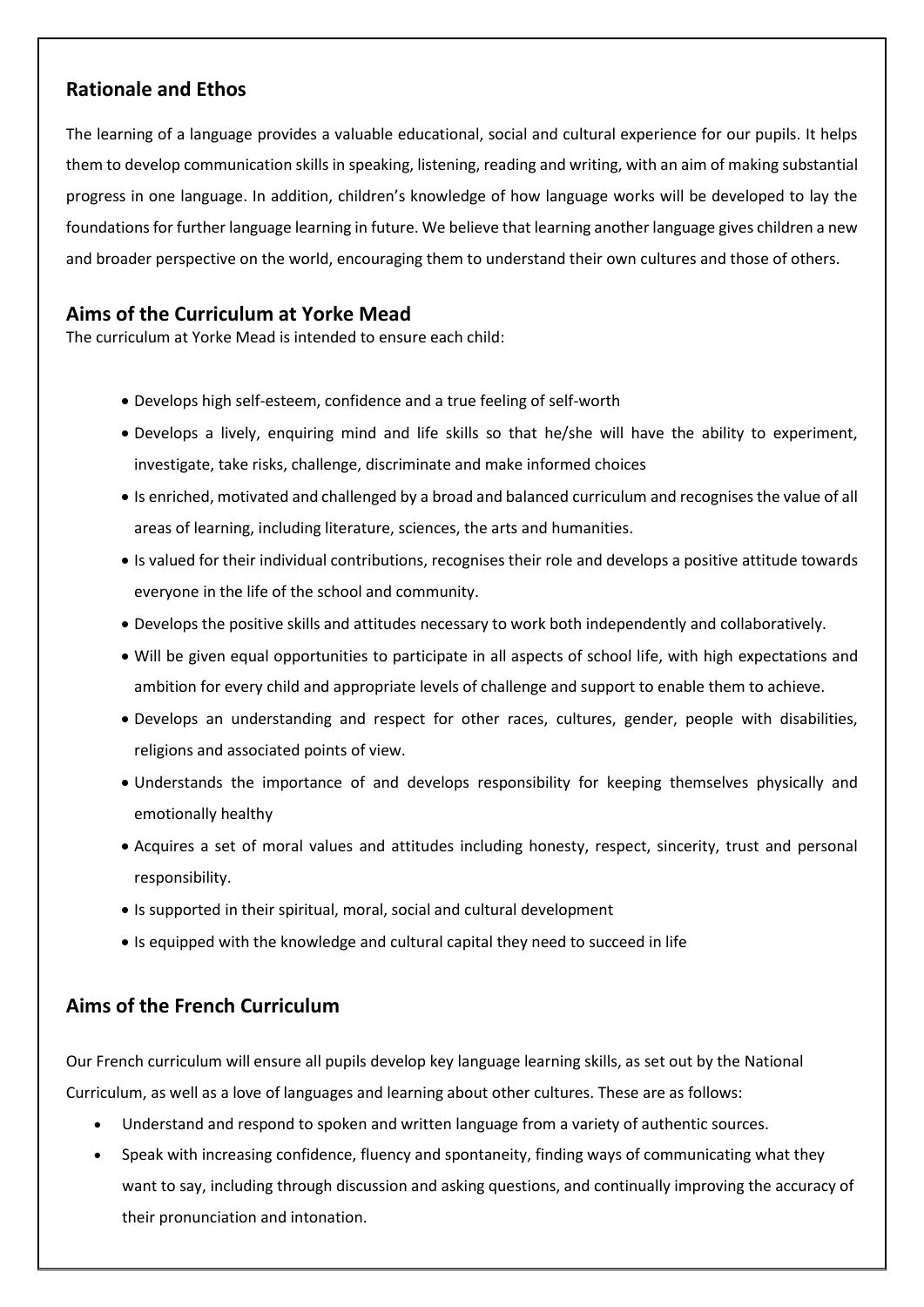- Can write at varying lengths, for different purposes and audiences, using the variety of grammatical structures that they have learnt.
- Discover and develop an appreciation of a range of writing in the language studied.

By the end of key stage 2, pupils should be able to:

1. Listen attentively to spoken language and show understanding by joining in and responding.

2. Explore the patterns and sounds of language through songs and rhymes and link the spelling, sound and meaning of words.

3. Engage in conversations; ask and answer questions; express opinions and respond to those of others; seek clarification and help.

4. Speak in sentences, using familiar vocabulary, phrases and basic language structures.

5. Develop accurate pronunciation and intonation so that others understand when they are reading aloud or using familiar words and phrases.

6. Present ideas and information orally to a range of audiences.

7. Read carefully and show understanding of words, phrases and simple writing.

8. Appreciate stories, songs, poems and rhymes in the language.

9. Broaden their vocabulary and develop their ability to understand new words that are introduced into familiar written material, including through using a dictionary.

10. Write phrases from memory, and adapt these to create new sentences, to express ideas clearly.

11. Describe people, places, things and actions orally and in writing.

12. Understand basic grammar appropriate to the language being studied, including (where relevant): feminine, masculine and neuter forms and the conjugation of high-frequency verbs; key features and patterns of the language; how to apply these, for instance, to build sentences; and how these differ from or are similar to English.

## **Curriculum Design**

Our MFL curriculum is designed to progressively develop children's skills in languages, through weekly taught lessons. Children progressively acquire, use and apply a growing bank of vocabulary organised around a broad range of topics to ensure coverage and progression across the school.

#### **How the French curriculum meets the needs of children at Yorke Mead**

The French curriculum aims to develop an understanding and respect for other languages and cultures. Neighbouring secondary schools currently all teach French as one of their core languages and, as children progress to a variety of different schools, we have decided to focus on a language that will continue to be developed when they move onto the next stage of their learning.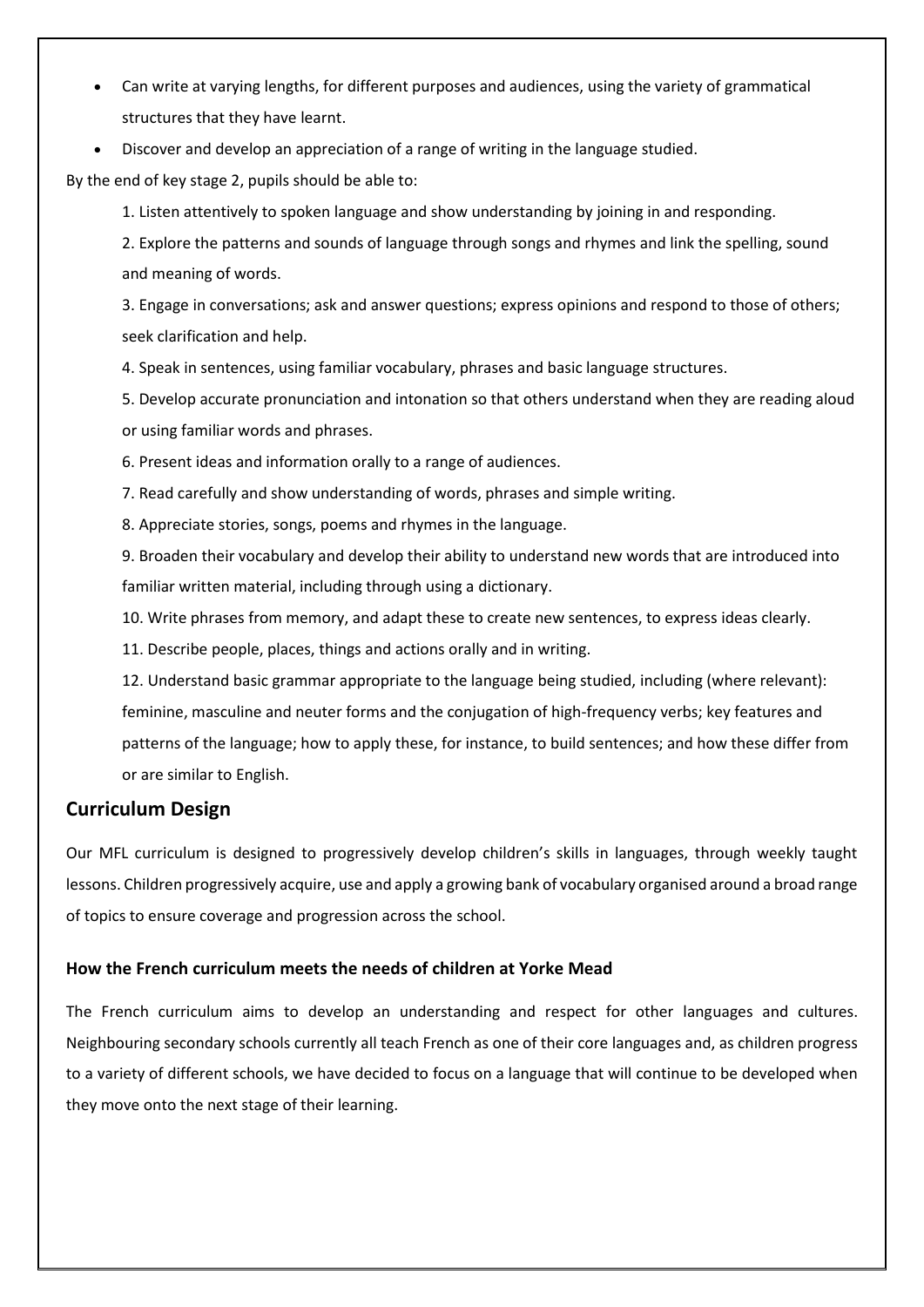## **How the French curriculum supports the development of children's reading**

Reading is reinforced through learning French vocabulary, asking and answering questions, using bilingual dictionaries, the teaching of basic French grammar and spelling patterns. Many words in the English language have origins connected to French words e.g. appetite / appétit and this can help children understand and develop both English and French vocabulary.

In additions teachers regularly play games such as hangman, complete wordsearches and complete gap-fills for songs we have listened to or clips we have watched.

## **How the French curriculum supports children's spiritual, moral, cultural, social development**

**Spiritual –** Children are able to reflect on the similarities and differences in thinking through the language of others.

**Moral –** Children develop an understanding of how to speak politely to others.

**Cultural –** Developing awareness of other cultures, customs and minority groups*.*

**Social –** Completing pair work and group work activities. Developing an understanding of where French is spoken throughout the world and the number of celebrities, business people, sports people, royalty etc who speak several languages.

## **How the French curriculum supports children's emotional well being**

Children learn how to discuss feelings and emotions in French. They are encouraged to ask others how they are feeling also, usually during role-play activities.

A brief overview of how the French curriculum supports the development of the whole child. Please read this in conjunction with the school document 'Personal Development at Yorke Mead'.

| <b>SMSC</b><br>Spiritual, Moral, Social &<br><b>Cultural Development</b>          | <b>British Values</b>                          | Character<br>Education                                                                                                                    | <b>Cultural Capital</b>                                                                                                                           | 5 Ways to<br>Wellbeing                                                            |
|-----------------------------------------------------------------------------------|------------------------------------------------|-------------------------------------------------------------------------------------------------------------------------------------------|---------------------------------------------------------------------------------------------------------------------------------------------------|-----------------------------------------------------------------------------------|
| French to broaden horizons<br>and deepen recognition of<br>the cultures of others | Respect and understanding<br>of other cultures | Social Confidence to<br>express self in foreign<br>language<br>To use investigative skills<br>to understand and read<br>between the lines | To understand the<br>many cultural<br>similarities and<br>differences in other<br>countries through<br>music, sport, art and<br>culture of France | Connect<br><b>Be active</b><br><b>Take notice</b><br><b>Keep learning</b><br>Give |

## **Organisation and planning**

## **Organisation**

At Yorke Mead we value the team approach and with this in mind we aim to group subjects together so that consistency across similar subjects is maintained as far as possible. This also means subject leaders are not working in isolation.

French is part of the Explore team along with History, Geography and RE.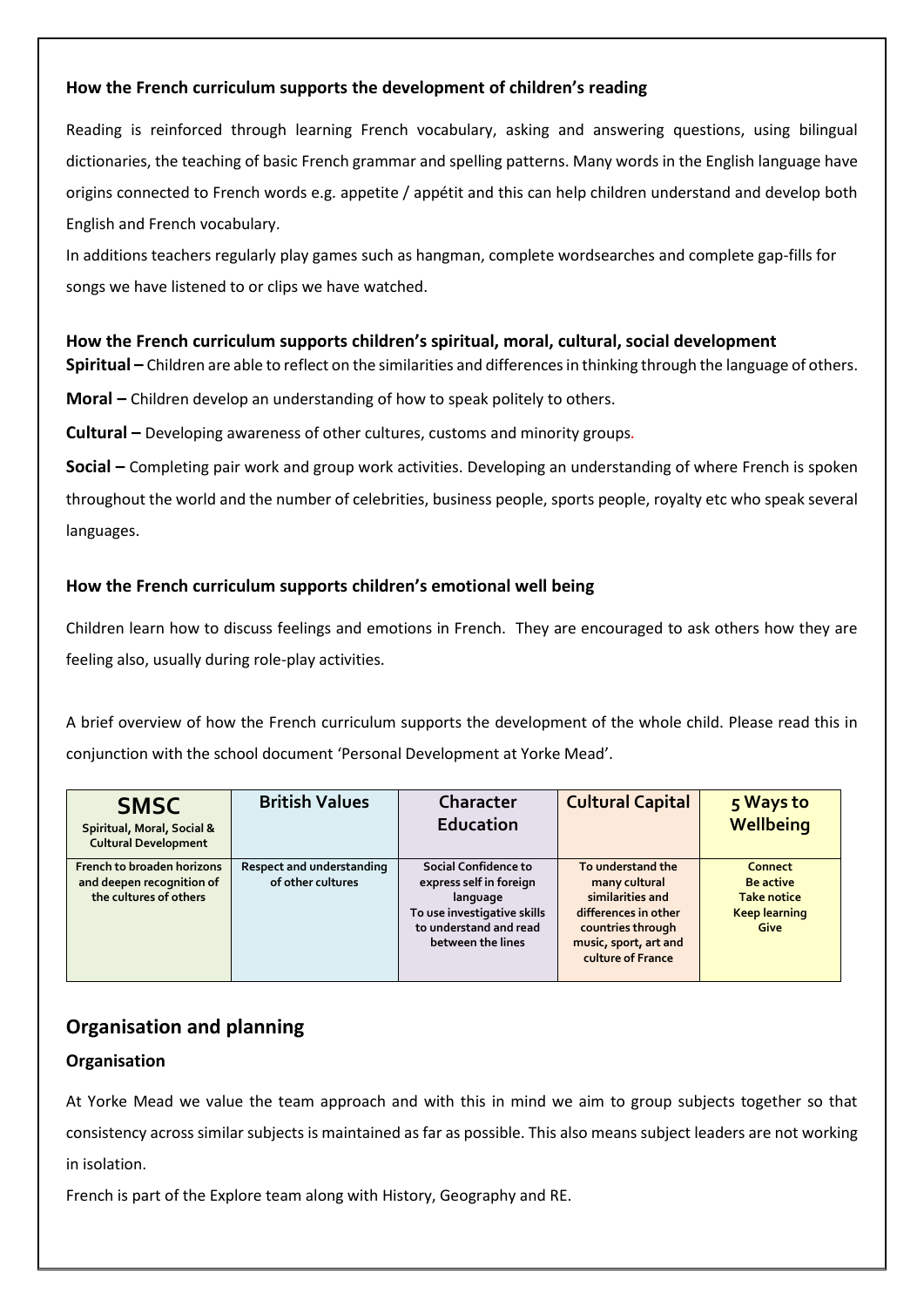#### **Planning**

Teachers at Yorke Mead are provided with a broad long term plan by subject leaders outlining the curriculum content and learning intentions to be covered throughout the year. It is the teacher's job to outline the delivery of this curriculum in a detailed medium term plan, which may be paper format or powerpoint in



style depending on the preference of the teacher. There is no need for teachers to produce individual lesson plans for subjects other than English and Maths, which again may be paper or power point format. The purpose of this is to manage workload of the teachers and to ensure that time spent on planning is the most purposeful it can be to meet the needs of the teachers and the children.

In planning units of work teachers are mindful of the **Bloom's Taxonomy,** recognising that we cannot expect children to apply or analyse skills or knowledge unless we have given them time to both remember and understand this. Bloom's also supports differentiation of learning within the curriculum.

#### **Progression and Sequence of Learning**

French offers a carefully planned sequence of lessons, ensuring progressive coverage of the skills required by the national curriculum. Themes such as Visiting a Café, Places in a French town and French Festivals - provide an introduction to the culture of French-speaking countries and communities. It aimsto foster children's curiosity and help deepen their understanding of the world. A linear curriculum has been chosen to allow opportunity for children to gradually build on their skills, from learning nouns to building sentences. Children are encouraged to express their ideas and thoughts in French to interact and communicate with others both in speech and in writing. The French curriculum desires to expose children to authentic French, so the scheme offers regular opportunities to listen to native speakers.

The introduction and revision of key vocabulary and grammatical structures is built into each lesson. This vocabulary is then included in display materials so that children have opportunities to repeat and revise their learning.

#### **Early Years**

All aspects of our curriculum for Key Stage One and Two build from the Early Years curriculum, which is centred around the needs and interests of the Early Years children at Yorke Mead. Whilst this policy is relevant to all stages of education at Yorke Mead it is essential this is read in conjunction with the EYFS policy. This French curriculum policy should be read in conjunction with the following policies:

- Yorke Mead curriculum policy
- Teaching and Learning Policy
- Early Years Foundation Stage (EYFS) Policy
- Personal development at Yorke Mead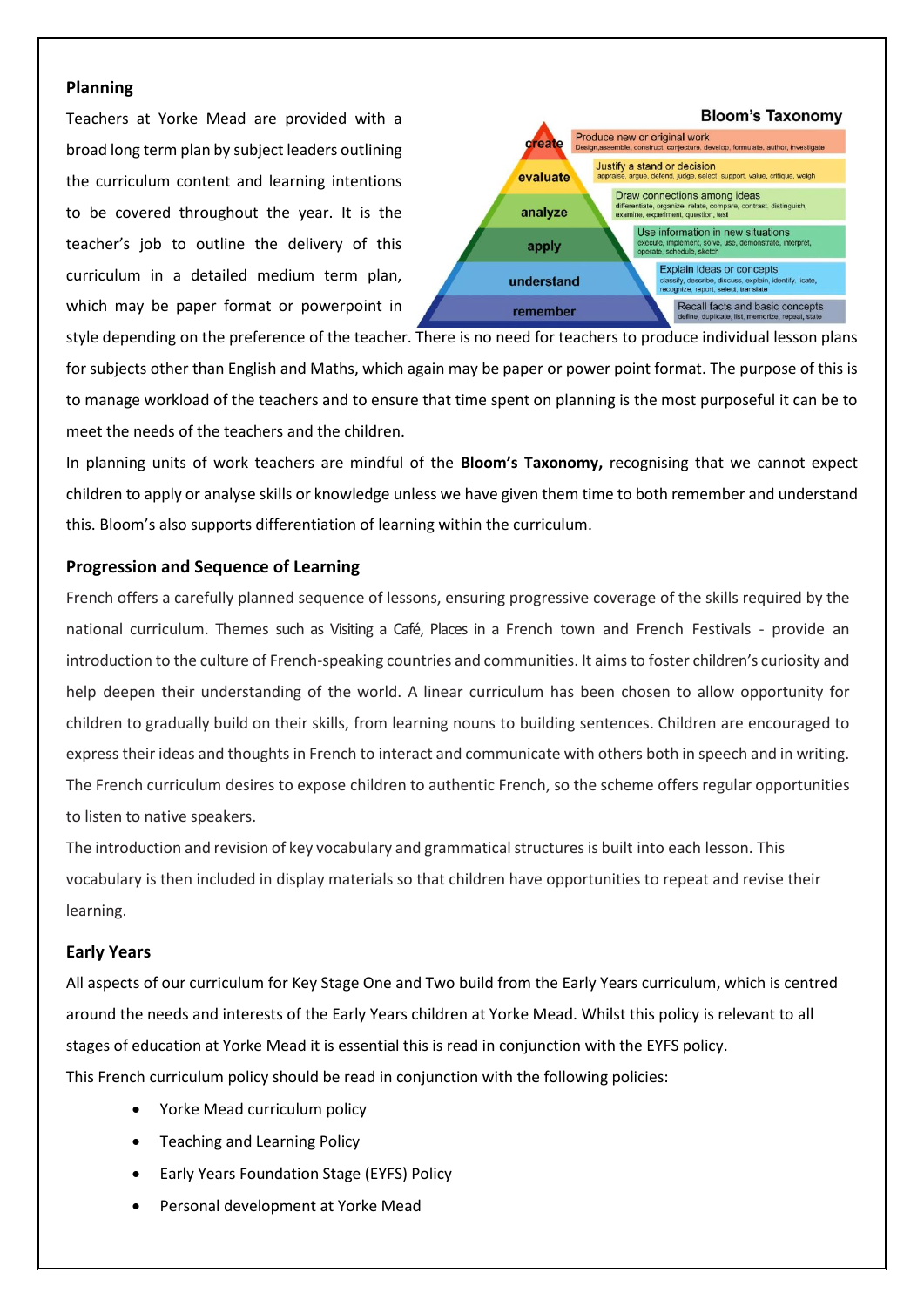## **Assessment for Learning**

Assessment is based on class observations of listening and speaking activities as well as written evidence in the children's French folder. These regular informal assessments are used to ensure that planning takes account of the children's understanding, their way of thinking and their language skills development. There are display areas of children's work and French Posters in each classroom. There is also a French corner in the library.

### **Inclusion**

Teachers set high expectations for all pupils. They will use appropriate assessment to set ambitious targets and plan challenging work for all groups, including:

- Currently higher attaining pupils
- Pupils with low prior attainment
- Pupils from disadvantaged backgrounds
- Pupils with SEN
- Pupils with English as an additional language (EAL)

Teachers will plan lessons so that pupils with SEND can study every National Curriculum subject, wherever possible, and ensure that there are no barriers to every pupil achieving.

Teachers will also take account of the needs of pupils whose first language is not English. Lessons will be planned so that teaching opportunities help pupils to develop their English, and to support pupils to take part in all subjects.

Further information can be found in our statement of equality information and objectives, and in our SEN policy and information report.

## **Safeguarding and Safe Practise**

In all areas, at all times, staff at Yorke Mead are aware of safeguarding responsibilities and health and safety. Some aspects of learning naturally require greater need to be aware of planning for safe practise than others. Where there is any form of risk to children staff will have completed a risk assessment to manage this risk and ensure procedures minimise or remove the risk. The school has a number of generic risk assessments to cover those aspects where risk will be evident at all times such as:

There are times when children may be more likely to disclose a safeguarding concern, for example as part of a French lesson or French club. Should there be a concern or disclosure from a pupil, staff will always follow the school safeguarding policy.

## **The role of the French subject leaders**

Subject Leaders will ensure that the school curriculum is implemented in accordance with this policy and specific subject and that: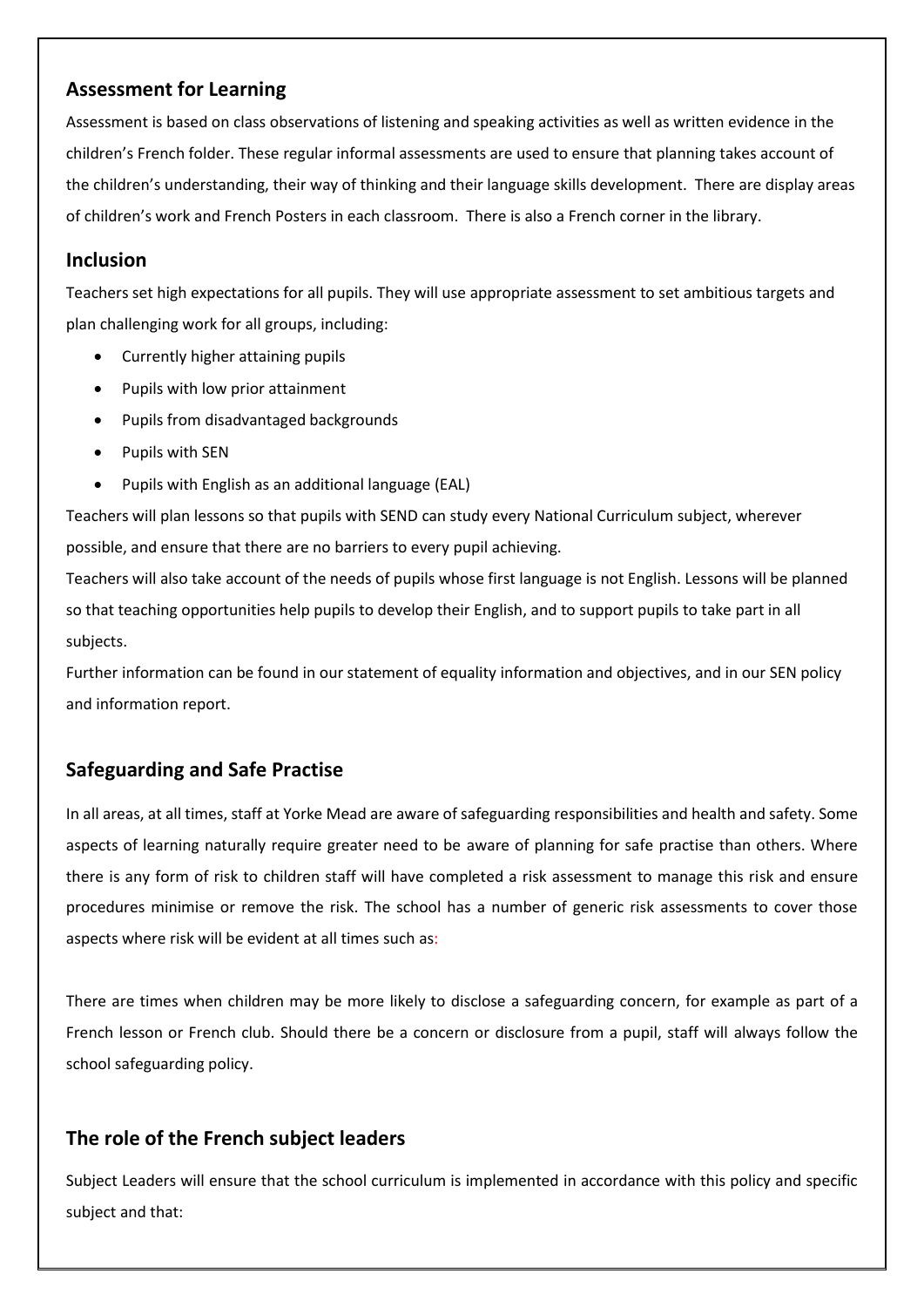- All required elements of the French curriculum have aims and objectives which reflect the aims of the school and indicate how the needs of individual pupils will be met.
- Long term planning is available for French to support individual teachers in their planning
- The amount of time provided for teaching French is adequate and the curriculum meets the aims and objectives for each year group.
- Standards within French are monitored, meet the expectations and that the head teacher and phase leader is informed of any concerns around this.
- Resources required to deliver the French curriculum are available and accessible to staff.
- The policy and practise within French is updated to reflect current educational research in consultation with the Head teacher, SLT and governors.
- Supporting staff to have the pedagogical understanding necessary to successfully teach the French curriculum, and any required training is brought to the attention of the senior leadership team.
- The school's procedures for assessment meet all legal requirements
- Where appropriate, the individual needs of some pupils are met by permanent or temporary disapplication from all or part of the National Curriculum, allowing the most appropriate individual curriculum needs to be met in consultation with the Head teacher and school SENDCo.
- Proper provision is in place for pupils with different abilities and needs, including children with SEND policies.
- Link governors are kept up to date with policies and procedures linked to French.

**This policy should be read in conjunction with the Yorke Mead Curriculum Policy. The following sections are as listed within this policy:** 

- **Legislation**
- **Roles and responsibilities**
- **Monitoring, reporting and evaluation**

#### **Policy Review**

This policy will be reviewed every three years by the headteacher, senior leadership team and governor curriculum team. At every review, the policy will be shared with the full governing board.

## **Links with other policies**

This policy links to the following policies and procedures:

- Teaching and Learning Policy
- EYFS policy
- **•** Assessment policy
- SEN policy and information report
- Equality information and objectives
- Inclusion Policy
- Relationships Education, Sex and Relationships Education (SRE) and Health Education Policy
- Pupil Premium Policy